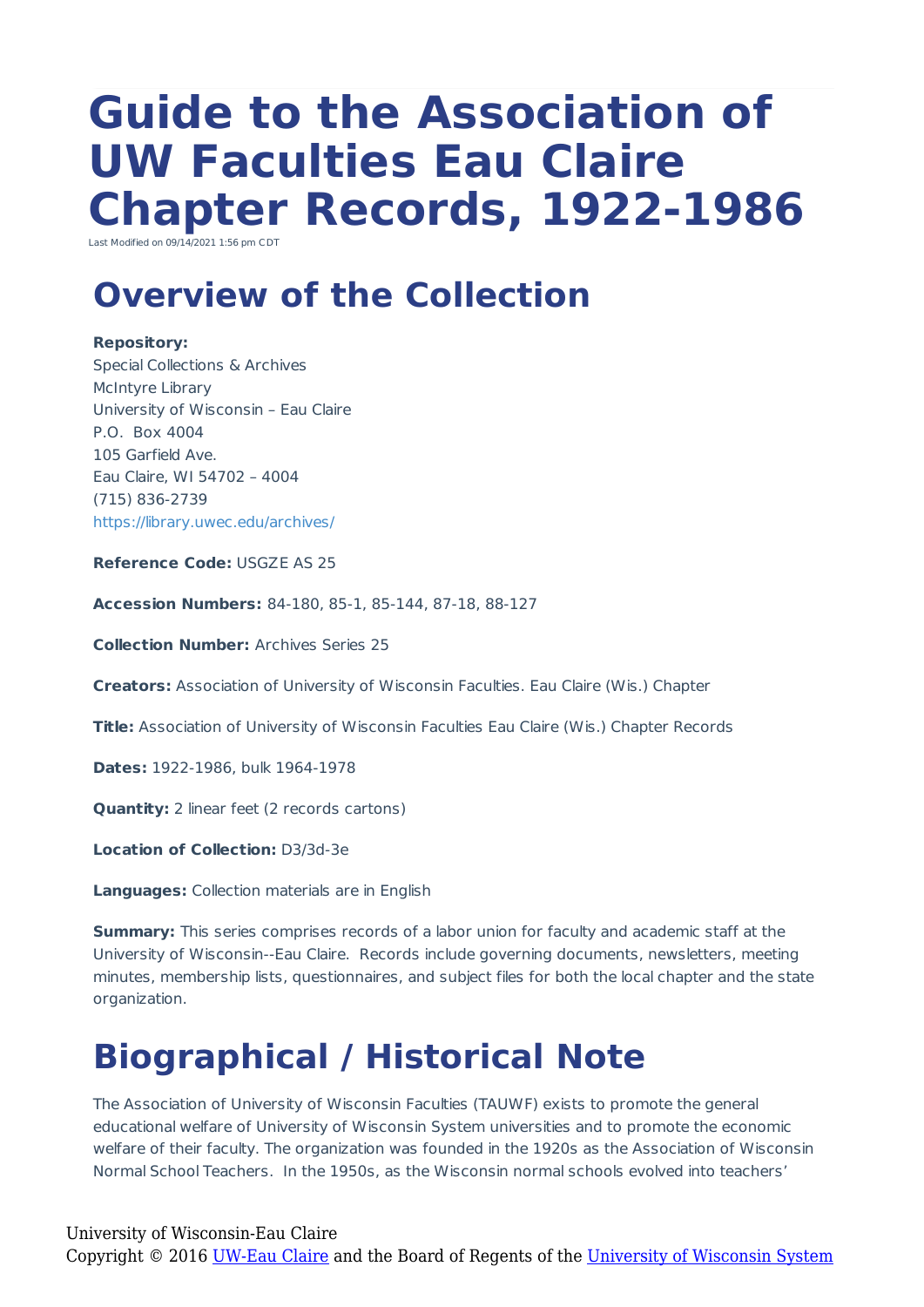colleges granting baccalaureate degrees in education and the liberal arts, its name changed to the Association of Wisconsin State College Faculties (AWSCF). In 1964, after the Wisconsin State Colleges developed graduate programs, the name changed again to the Association of Wisconsin State University Faculties (AWSUF). The 1972 merger of the Wisconsin State Universities and the University of Wisconsin under the University of Wisconsin System resulted in one more name change to The Association of University of Wisconsin Faculties.

TAUWF represents faculty and academic staff members employed by all of the University of Wisconsin System campuses except Madison. While the faculty and academic staff at these institutions are not unionized, TAUWF has been affiliated with the Wisconsin Federation of Teachers, as well as the International Brotherhood of Teamsters. Throughout its existence, TAUWF has addressed faculty and academic staff labor issues, such as collective bargaining, tenure and promotion procedures, and salaries and benefits.

The Eau Claire chapter records date back to 1963, although the chapter appears not to have had a formal constitution until 1966. The local chapter addressed faculty concerns about tenure and promotion, faculty and academic staff salaries, and representation in university and UW System governance.

### **Content Description**

The TAUWF records are divided into two subseries: Subseries 1 contains the records of the Eau Claire chapter, while Subseries 2 holds records of the state organization, presumably collected by, and in some cases produced by Eau Claire chapter members.

### **Administrative Information**

**Acquisition Information:** Transferred to the University Archives prior to March 2006.

**Access Restrictions:** Collection is open to the public

**Use Restrictions:** Researchers are responsible for using in accordance with 17 U.S.C. Copyright not owned by the University of Wisconsin--Eau Claire.

**Preferred Citation:** Association of University of Wisconsin Faculties Eau Claire (Wis.) Chapter Records, 1922-1986. AS 25. Special Collections & Archives. McIntyre Library. University of Wisconsin--Eau Claire. Eau Claire, WI.

**Processing Note:** Processed by John Byczynski and Colleen McFarland in March 2008

**Arrangement:** By subseries, and thereunder alphabetical and chronological.

## **Subjects**

#### **Corporate Names:**

Association of University of Wisconsin Faculties. Eau Claire (Wis.) Chapter -- Archives Association of Wisconsin State University Faculties. Eau Claire (Wis.) Chapter -- Archives

#### University of Wisconsin-Eau Claire

Copyright © 2016 [UW-Eau Claire](http://www.uwec.edu) and the Board of Regents of the [University of Wisconsin System](http://www.uwsa.edu/)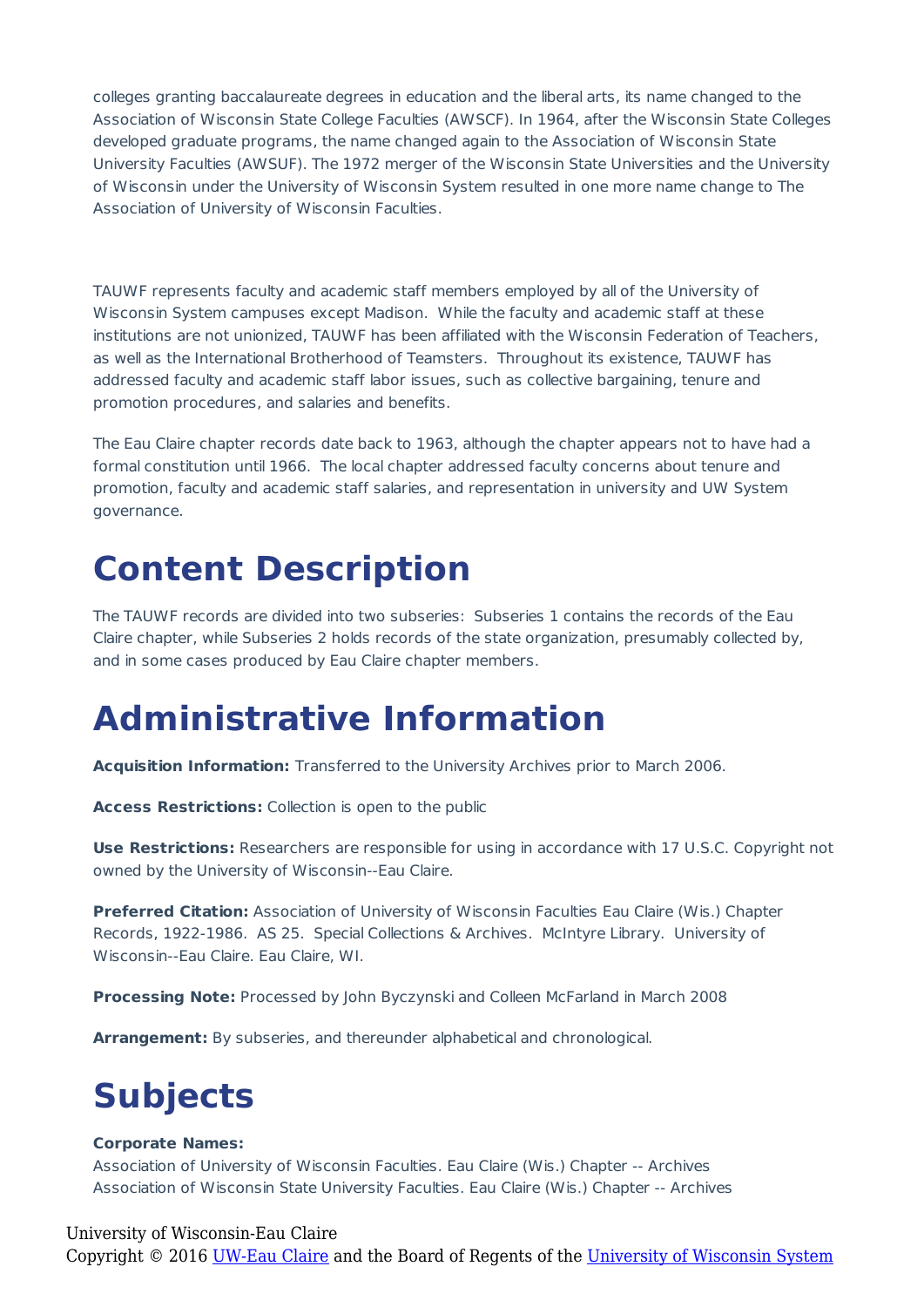Association of Wisconsin State College Faculties. Eau Claire (Wis.) Chapter -- Archives Association of Wisconsin Normal School Teachers Association of University of Wisconsin Faculties Association of Wisconsin State University Faculties Association of Wisconsin State College Faculties University of Wisconsin--Eau Claire -- Faculty

#### **Subject Terms:**

College teachers' unions – Wisconsin – Eau Claire College teachers – Wisconsin – Eau Claire College teachers – Promotion – Wisconsin College teachers – Salaries, etc. – Wisconsin College teachers – Tenure – Wisconsin

### **Detailed List of Contents**

**Subseries 1:** Association of University of Wisconsin Faculties Eau Claire Chapter Records

**Dates:** 1963-1986

**Extent:** 0.5 linear feet (14 folders)

Includes governing documents, newsletters, meeting minutes, membership lists, and questionnaires capturing University of Wisconsin--Eau Claire opinions on tenure, reappointment procedures, orientation, and TAUWF.

| <b>Container</b> | <b>Contents</b>                         | <b>Dates</b> |
|------------------|-----------------------------------------|--------------|
| 1/1              | By-laws and<br>Constitutions<br>(AWSUF) | 1966-1968    |
| 1/2              | By-laws and<br>Constitutions<br>(TAUWF) | 1976-1978    |
| 1/3              | <b>Collective Bargaining</b>            | 1969-1984    |
| 1/4              | Correspondence<br>(AWSCF / AWSUF)       | 1964-1971    |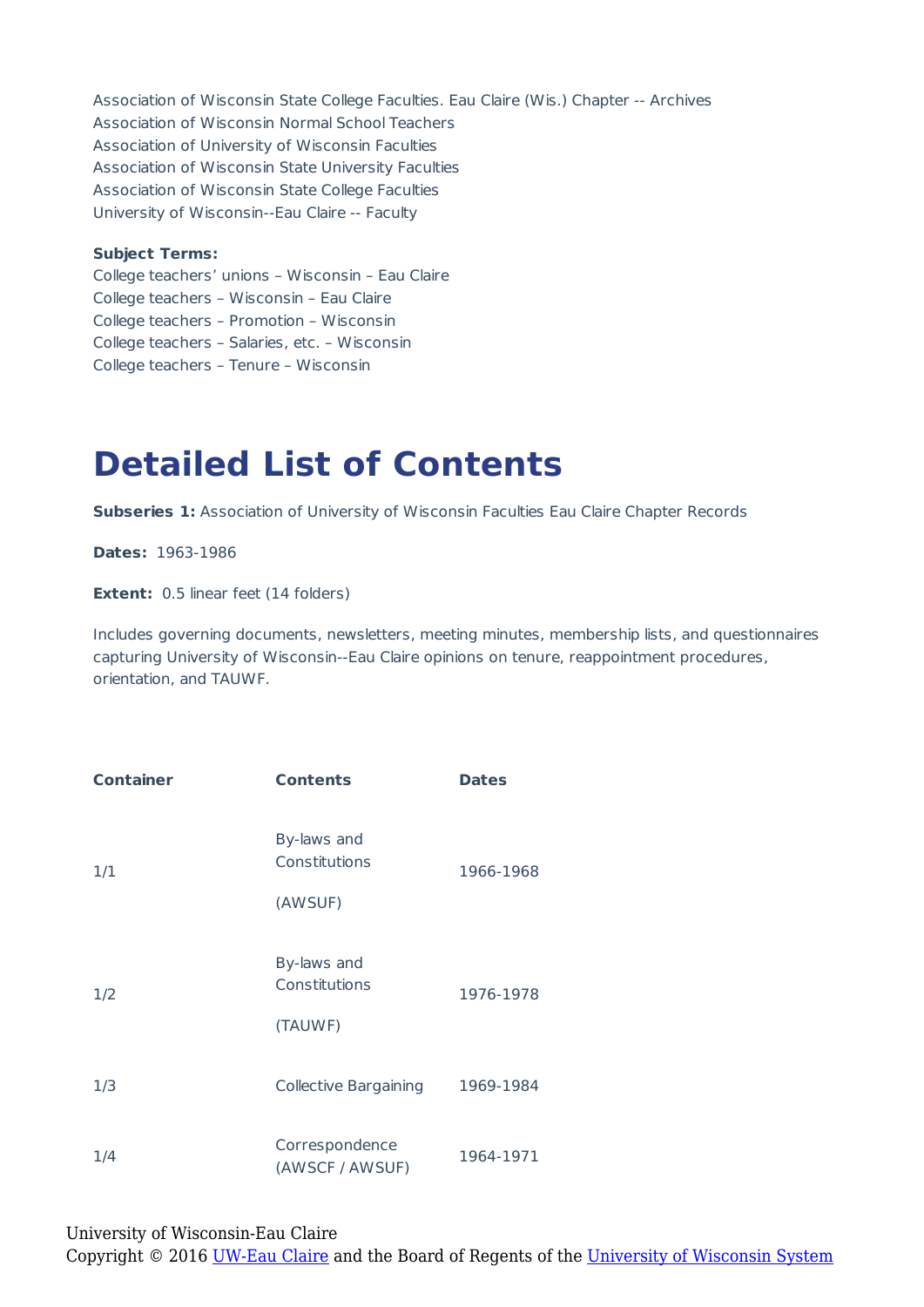| 1/5       | Correspondence<br>(TAUWF)                               | 1973-1984 |
|-----------|---------------------------------------------------------|-----------|
| 1/6       | Meeting Minutes (AWCSF <sub>1963-1969</sub><br>/ AWSUF) |           |
| 1/7       | <b>Meeting Minutes</b><br>(AWSUF)                       | 1970-1972 |
| 1/8       | <b>Meeting Minutes</b><br>(TAUWF)                       | 1972-1985 |
| 1/9       | Membership (AWSUF)                                      | 1965-1971 |
| 1/10      | Membership (TAUWF)                                      | 1973-1983 |
| $1/11-12$ | Questionnaires                                          | 1972      |
| 1/13      | Questionnaires                                          | 1974-1976 |
| 1/14      | Salary Data                                             | 1974-1986 |
| 1/15      | TAUWF Action Report /<br><b>TAUWF News</b>              | 1972-1986 |

**Subseries 2:** Association of University of Wisconsin Faculties Records Dates: 1922-1986

**Extent:** 1.5 linear feet (36 folders)

These records place the materials found in Subseries 1 in the statewide context of faculty labor issues. They include subject files on faculty grievances and appeals, collective bargaining, and salaries, as well as meeting minutes, presidents' and treasurers' reports, correspondence from the presidents and long-time executive secretary and University of Wisconsin--Eau Claire faculty member Edward Muzik, and newsletters and brochures.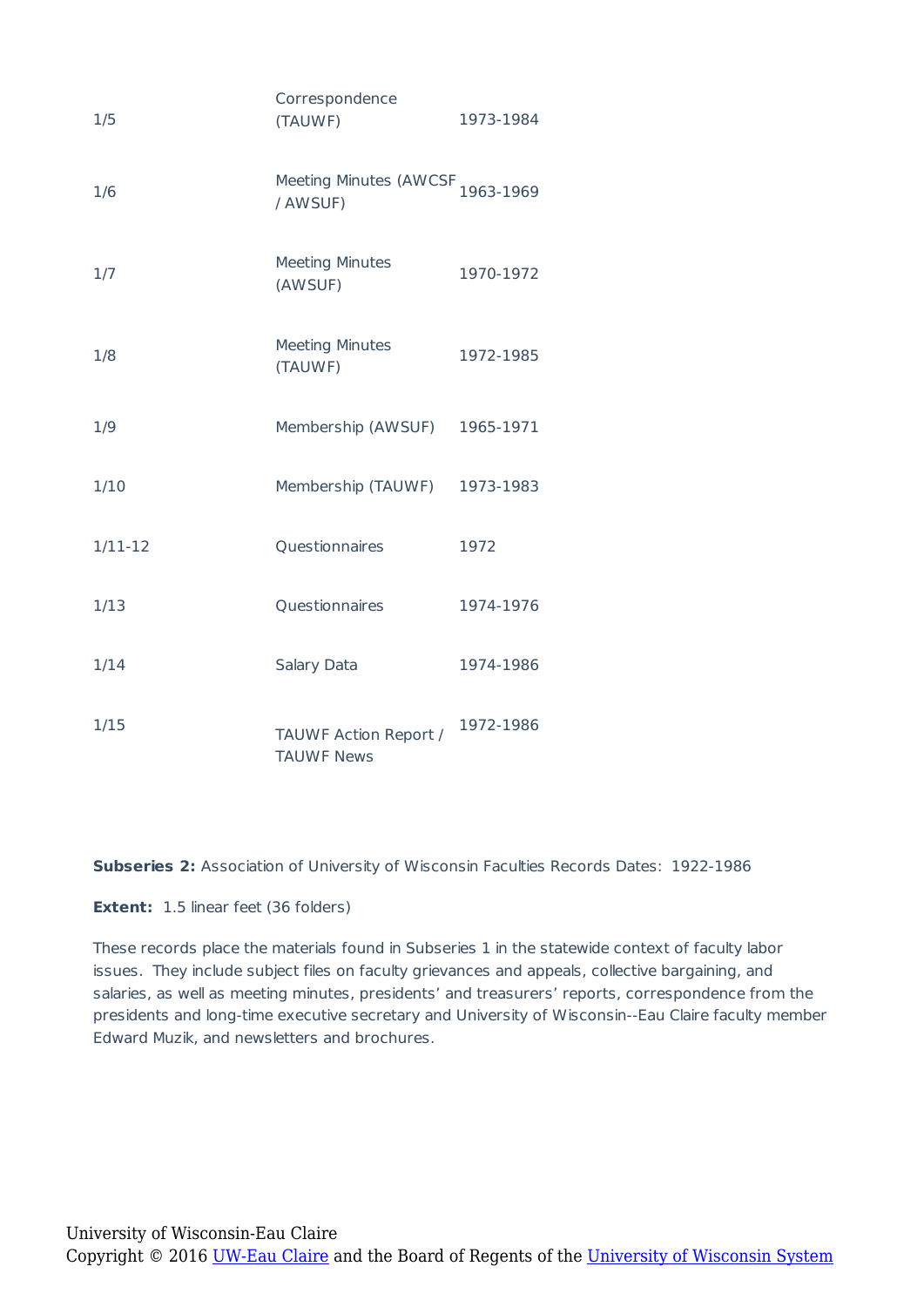| <b>Container</b> | <b>Contents</b>                                                  | <b>Dates</b>       |
|------------------|------------------------------------------------------------------|--------------------|
| 1/16             | Appeals and Grievances<br>(AWSCF / AWSUF)                        | 1964-1971          |
| 1/17             | Appeals and Grievances<br>(TAUWF)                                | 1976-1984          |
| 1/18             | By-Laws and Constitutions<br>(AWSCF)                             | 1953-1964          |
| 1/19             | By-Laws and Constitutions<br>(AWSUF)                             | 1971-1974, undated |
| 1/20             | By-Laws and Constitutions<br>(TAUWF)                             | 1974-1977, undated |
| $1/21 - 24$      | <b>Collective Bargaining</b>                                     | 1968-1986          |
| 1/25             | <b>Committee Conference</b><br>Meeting Minutes (AWSCF)           | 1960-1964          |
| 1/26             | <b>Committee Conference</b><br>Meeting Minutes (AWSUF)           | 1964-1972          |
| 1/27             | <b>Committee Conference</b><br>Meeting Minutes (TAUWF)           | 1972-1983          |
| $2/1-3$          | Correspondence: Executive<br>Secretary Edward<br>Muzik, Outgoing | 1971-1982          |
| 2/4              | Correspondence: Presidential,<br>Outgoing (AWSUF)                | 1964-1972          |
| 2/5              | Correspondence: Presidential,<br>Outgoing (TAUWF)                | 1972-1979          |
| 2/6              | Delegate Assembly Minutes<br>(AWSCF)                             | 1958-1964          |

#### Delegate Assembly Minutes